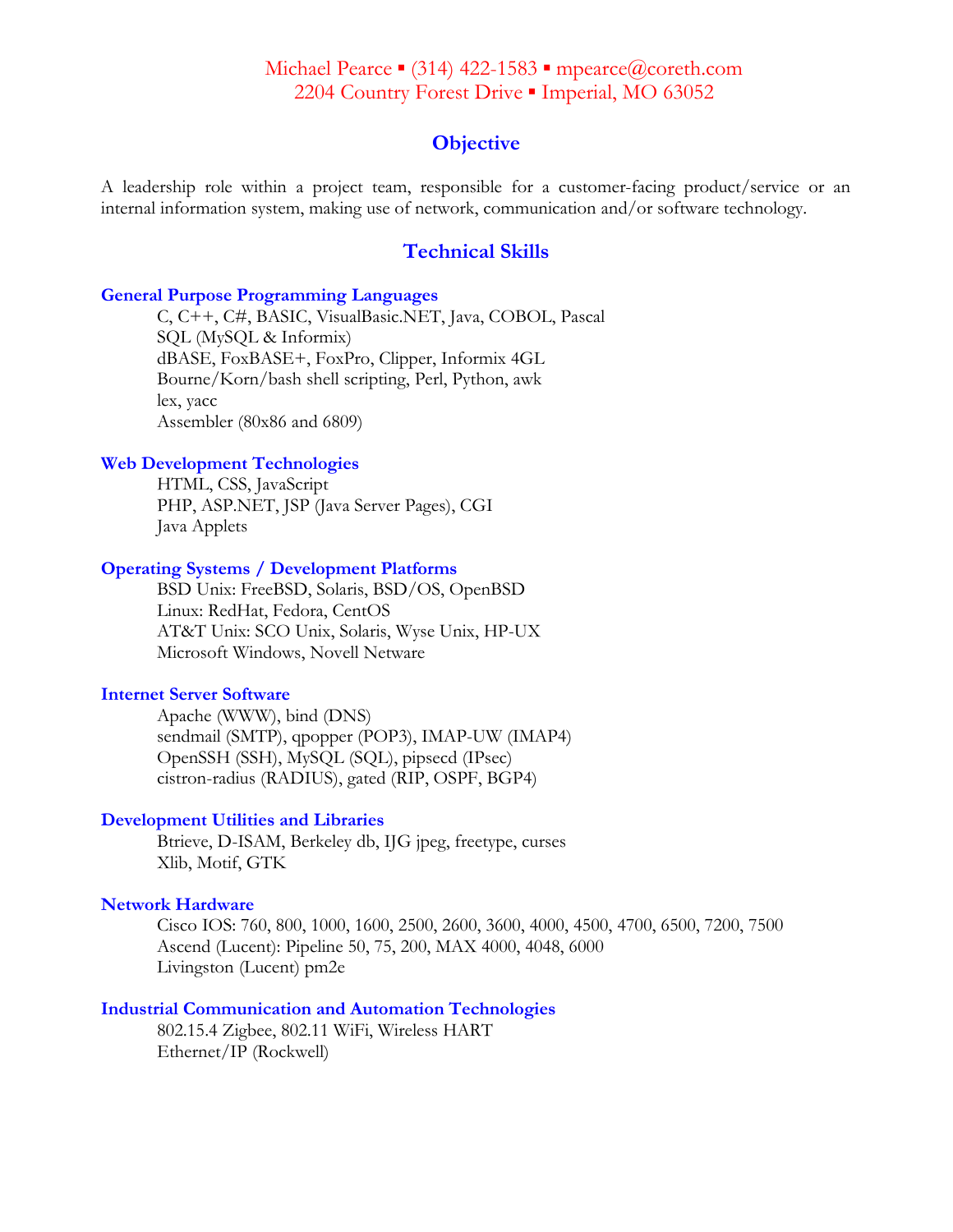# Michael Pearce ▪ (314) 422-1583 ▪ mpearce@coreth.com 2204 Country Forest Drive • Imperial, MO 63052

# **Experience**

### **Thomson Reuters July 2009 – present**

*Unix Systems Engineer (Contractor)* – Member of an operations team responsible for a complex environment of several hundred Solaris and MS Windows servers providing financial data and news to clients via the Internet. Responsible for deployment of new servers, software and operating system upgrades, implementation of controlled changes, and testing in the preproduction environment. Provide second-level support, troubleshooting and resolving customer complaints and proactive monitoring anomalies. Troubleshooting of network and firewall problems. Replacement of failed hardware in local data center.

### **Cooper Bussmann April 2005 – February 2009**

*Technical Sales & Marketing Support Specialist* – Product Marketing and Development. Led the software design and development effort for a multi-component monitoring product, utilizing radio communication, industrial wireless mesh networking, and Internet-enabled intelligent device management. Software technologies used in the development included C, C++, J2EE (Java), microcontroller assembler, Oracle PL/SQL, XML, WS/SOA, Open Laszlo, VB.NET, TCP/IP sockets, IVR, embedded Linux, Solaris, WebLogic, Oracle Enterprise Server, and Actuate e.Report. Led and approved the architectural design of the system. Managed the software development project, including internal and external development resources. Provided sales and marketing support, including training, documentation, and assisting on sales calls.

*Independent Consultant* to Internet service providers. Installed and maintained Unix and Windows NT servers. Specified, installed, and administered Cisco and Lucent routers and terminal servers. Designed and developed custom software solutions such as high-volume mail service and account management/billing software. Provided 24 hour technical support coverage to small ISP's. Advised during the business planning stages of new ISP's.

### **Karl Bissinger's French Confections April 2002 – September 2003**

*Project Manager to Replace IT Infrastructure (Contractor)* – Managed projects associated with deploying an MRP system for a company which is involved in manufacturing, distribution, and catalog, Internet, and retail sales. Developed an order entry application using VisualBasic.NET and Informix and redeveloped the e-commerce web site using PHP and MySQL. Redesigned the Wide Area Network.

*Network Engineer (Contractor)* – Provided support and troubleshooting for a large, highly redundant core network and Metropolitan Area Network. Led the effort to redesign and replace the infrastructure for DNS and related nameservices. Researched and documented the existing architecture, systems, and procedures. Evaluated third-party software solutions. Proposed methods for integrating the recommended architecture with Microsoft Active Directory and older legacy systems. Oversaw the migration to the new implementation. Provided third-level support and troubleshooting.

### **Coreth Consulting March 1999 – April 2005**

### **A.G. Edwards & Sons October 2000 – February 2002**